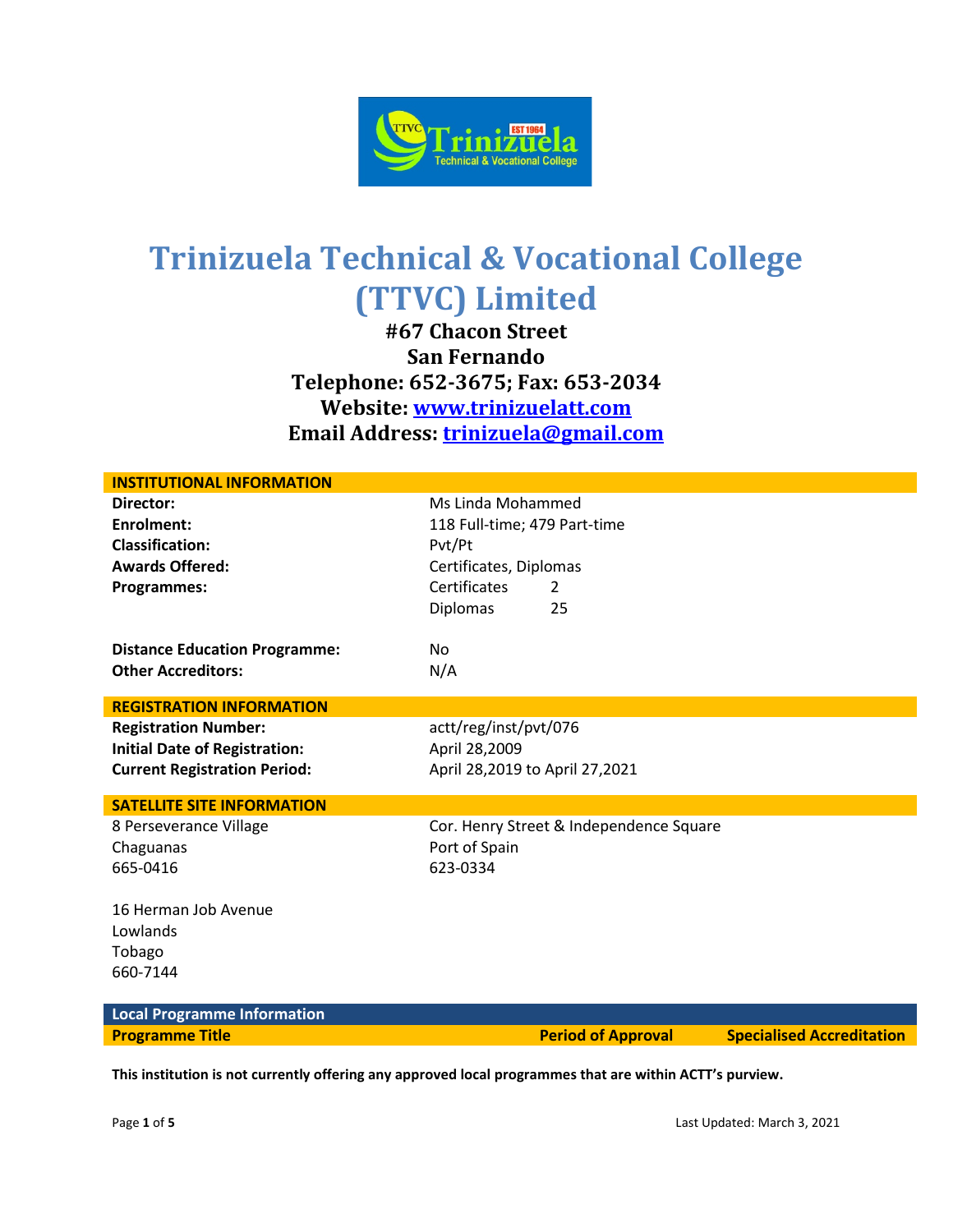### **Recognised Transnational Programmes**

**City and Guilds of London Institute –**

#### *Quality Assured by the Office of Qualifications and Examinations Regulation (Ofqual), UK*

| <b>Programme Title</b>                                                                                                                                                                                                                                                                                                          | <b>Period of Recognition</b>  | <b>Specialised Accreditation</b> |
|---------------------------------------------------------------------------------------------------------------------------------------------------------------------------------------------------------------------------------------------------------------------------------------------------------------------------------|-------------------------------|----------------------------------|
| Level 3 Awards and Certificates in Computer Aided Design<br>$(7579-03)$<br>-2D Computer Aided Design<br>-Computer Aided Manufacturing (2D)<br>- Computer Aided Design and Manufacturing (2D)<br>-3D Computer Aided Design<br>- Computer Aided Design and Manufacturing (3D)<br>(San Fernando, Port of Spain, Chaguanas, Tobago) | April 2016-<br>April 2021     |                                  |
| Level 3 Certificate in Process Technology<br>- Chemical Process (0610-03)<br>- Petroleum Operations (0610-30)<br>- Metal Production (0610-31)<br>- Open (0610-32)<br>- Supplementary Studies (0610-33)<br>(San Fernando, Port of Spain, Chaguanas)                                                                              | April 2016-<br>April 2021     |                                  |
| Level 4 Diploma in Civil Engineering (9209-03)<br>(San Fernando)                                                                                                                                                                                                                                                                | January 2019-<br>April 2021   |                                  |
| Level 5 Diploma in Occupational Health and Safety (3654-06)                                                                                                                                                                                                                                                                     | April 2016-<br>April 2021     |                                  |
| Level 6 Graduate Diploma in Engineering (9210)<br>- Civil Engineering<br>- Electrical Engineering<br>- Mechanical Engineering<br>(San Fernando)                                                                                                                                                                                 | January 2019-<br>April 2021   |                                  |
| Level 3 IVQ Advanced Diploma in Diagnostic Techniques<br>- Light Vehicles (3905-05)<br>- Heavy Vehicles (3905-06)<br>(San Fernando, Chaguanas)                                                                                                                                                                                  | April 2016-<br>April 2021     |                                  |
| Level 3 IVQ Advanced Diploma in Oil and Gas Operations - November 2019 -<br>Mechanical Maintenance Technician (8510-03)<br>(San Fernando)                                                                                                                                                                                       | April 2021                    |                                  |
| Level 3 IVQ Advanced Diploma in Oil and Gas Operations -<br>Electrical Maintenance Technician (8510-05)<br>(San Fernando)                                                                                                                                                                                                       | November 2019 -<br>April 2021 |                                  |
| Level 3 IVQ Advanced Diploma in Oil and Gas Operations -<br>Instrumentation Maintenance Technician (8510-07)<br>(San Fernando)                                                                                                                                                                                                  | November 2019 -<br>April 2021 |                                  |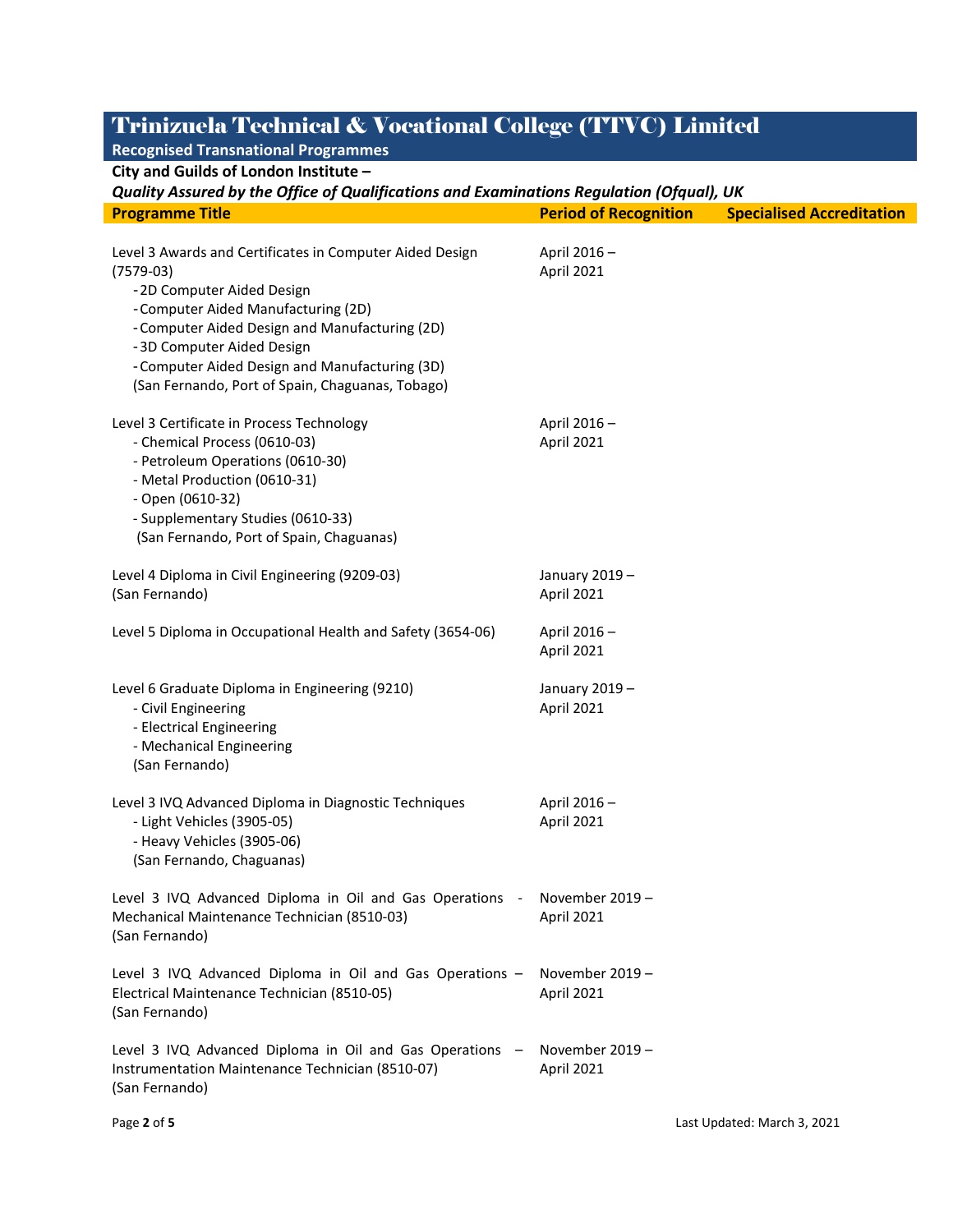Level 3 IVQ Advanced Diploma in Oil and Gas Operations – November 2019 – Process Technician (8510-10) (San Fernando) April 2021

| Trinizuela Technical & Vocational College (TTVC) Limited                                                                                                                                                                                                                                                                                                                                                               |                              |                                  |
|------------------------------------------------------------------------------------------------------------------------------------------------------------------------------------------------------------------------------------------------------------------------------------------------------------------------------------------------------------------------------------------------------------------------|------------------------------|----------------------------------|
| <b>Recognised Transnational Programmes</b>                                                                                                                                                                                                                                                                                                                                                                             |                              |                                  |
| City and Guilds of London Institute -                                                                                                                                                                                                                                                                                                                                                                                  |                              |                                  |
| Quality Assured by the Office of Qualifications and Examinations Regulation (Ofqual), UK                                                                                                                                                                                                                                                                                                                               |                              |                                  |
| <b>Programme Title</b>                                                                                                                                                                                                                                                                                                                                                                                                 | <b>Period of Recognition</b> | <b>Specialised Accreditation</b> |
| Level 3 IVQ Advanced Diploma in Teaching, Training and<br>Assessing Learning (1106-21)<br>(San Fernando, Port of Spain, Chaguanas)                                                                                                                                                                                                                                                                                     | April 2016-<br>April 2021    |                                  |
| Level 3 IVQ Advanced Diploma in Vehicle Maintenance and<br>Repair<br>- Light Vehicle (4101-78)<br>- Heavy Vehicle (4101-79)<br>- Motorcycle (4101-80)<br>- Auto-electrical (4101-81)<br>- Air Conditioning and Climate Control (4101-82)<br>(San Fernando)                                                                                                                                                             | April 2016-<br>April 2021    |                                  |
| Level 3 IVQ Specialist Advanced Diploma in Teaching, Training<br>and Assessing Learning (1106-22)<br>(San Fernando, Port of Spain, Chaguanas)                                                                                                                                                                                                                                                                          | April 2016-<br>April 2021    |                                  |
| Level 3 IVQ Technician Diploma in Engineering (2565-02)<br>- Mechanical Engineering - Manufacturing<br>- Mechanical Engineering - Plant Technology<br>- Mechanical and Electrical Engineering - Design and<br>Manufacture<br>- Mechanical and Electrical Engineering - Plant Technology<br>- Mechanical and Electrical Engineering - Mechatronics<br>(San Fernando, Port of Spain, Chaguanas, Tobago)                  | April 2016-<br>April 2021    |                                  |
| Level 5 Advanced Technician Diploma in Civil Engineering<br>$(9209-13)$<br>(San Fernando)                                                                                                                                                                                                                                                                                                                              | January 2019-<br>April 2021  |                                  |
| Level 5 IVQ Advanced Technician Diploma in Engineering<br>$(2565-03)$<br>- Mechanical Engineering - Manufacturing<br>- Mechanical Engineering - Plant Technology<br>- Mechanical and Electrical Engineering - Design and<br>Manufacture<br>- Mechanical and Electrical Engineering - Plant Technology<br>- Mechanical and Electrical Engineering - Control Systems<br>(San Fernando, Port of Spain, Chaguanas, Tobago) | April 2016-<br>April 2021    |                                  |
| IVQ Technician Diploma in Telecommunication Systems                                                                                                                                                                                                                                                                                                                                                                    | April 2016-                  |                                  |

Page **3** of **5** Last Updated: March 3, 2021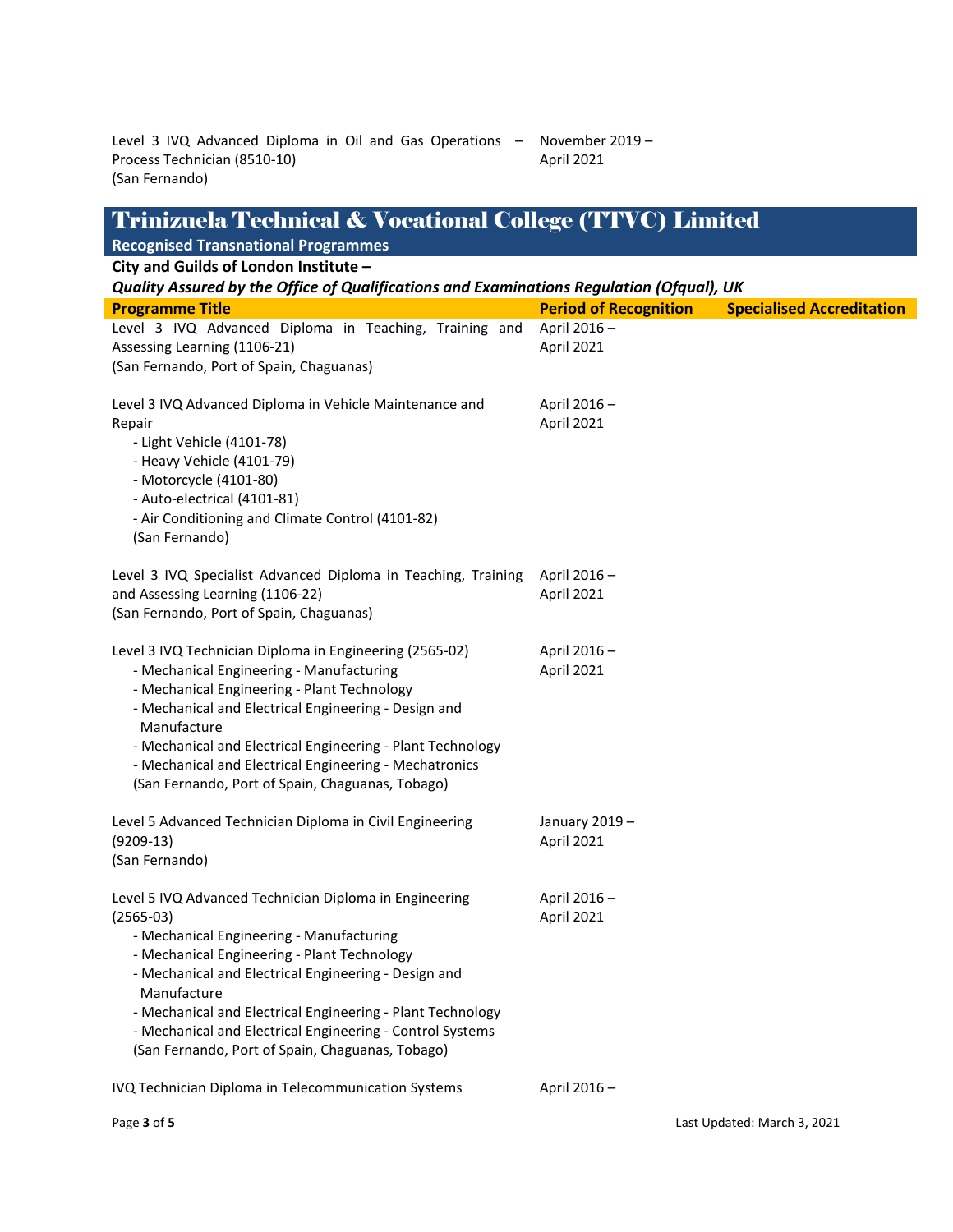| $(2730-02)$<br>(San Fernando, Port of Spain, Chaguanas, Tobago)                                                                       | April 2021                        |
|---------------------------------------------------------------------------------------------------------------------------------------|-----------------------------------|
| IVQ Advanced Technician Diploma in Applied<br>Telecommunication Systems (2730-03)<br>(San Fernando, Port of Spain, Chaguanas, Tobago) | April 2016-<br>April 2021         |
| Level 3 IVQ Technician Diploma in Motor Vehicle System<br>$(3905-04)$<br>(San Fernando, Chaguanas)                                    | April 2016 -<br><b>April 2021</b> |
| Level 5 IVQ Advanced Technician Diploma in Motor Vehicle<br>Engineering<br>- Light Vehicles (3905-09)<br>(San Fernando, Chaguanas)    | April 2016 -<br><b>April 2021</b> |

| <b>Recognised Transnational Programmes</b>                                                                                                                                                                                                                            |                              |                                  |  |
|-----------------------------------------------------------------------------------------------------------------------------------------------------------------------------------------------------------------------------------------------------------------------|------------------------------|----------------------------------|--|
| City and Guilds of London Institute -                                                                                                                                                                                                                                 |                              |                                  |  |
| Quality Assured by the Office of Qualifications and Examinations Regulation (Ofqual), UK                                                                                                                                                                              |                              |                                  |  |
| <b>Programme Title</b>                                                                                                                                                                                                                                                | <b>Period of Recognition</b> | <b>Specialised Accreditation</b> |  |
|                                                                                                                                                                                                                                                                       |                              |                                  |  |
| Level 3 IVQ Specialist Advanced Diploma in Vehicle Maintenance<br>and Repair<br>- Light Vehicle (4101-78)<br>- Heavy Vehicle (4101-79)<br>- Motorcycle (4101-80)<br>- Auto-electrical (4101-81)<br>- Air Conditioning and Climate Control (4101-82)<br>(San Fernando) | April 2016-<br>April 2021    |                                  |  |
| Level 3 IVQ Advanced Diploma in Plumbing (6161-25)<br>(San Fernando, Port of Spain, Chaguanas, Tobago)                                                                                                                                                                | April 2016-<br>April 2021    |                                  |  |
| Level 3 IVQ Advanced Diploma in Refrigeration and Air<br>Conditioning (6161-26)<br>(San Fernando, Port of Spain, Chaguanas, Tobago)                                                                                                                                   | April 2016-<br>April 2021    |                                  |  |
| Level 3 IVQ Advanced Diploma in Electrical Installation (6161-27)<br>(San Fernando, Port of Spain, Chaguanas, Tobago)                                                                                                                                                 | April 2016-<br>April 2021    |                                  |  |
| Level 3 IVQ Technician Diploma in Construction<br>- Construction (6165-20)<br>- Quantity Surveying (6165-22)<br>(San Fernando, Port of Spain, Chaguanas, Tobago)                                                                                                      | April 2016-<br>April 2021    |                                  |  |
| Level 5 IVQ Advanced Technician Diploma in Construction<br>- Construction (6165-30)<br>- Quantity Surveying (6165-32)<br>(San Fernando, Port of Spain, Chaguanas, Tobago)                                                                                             | April 2016-<br>April 2021    |                                  |  |